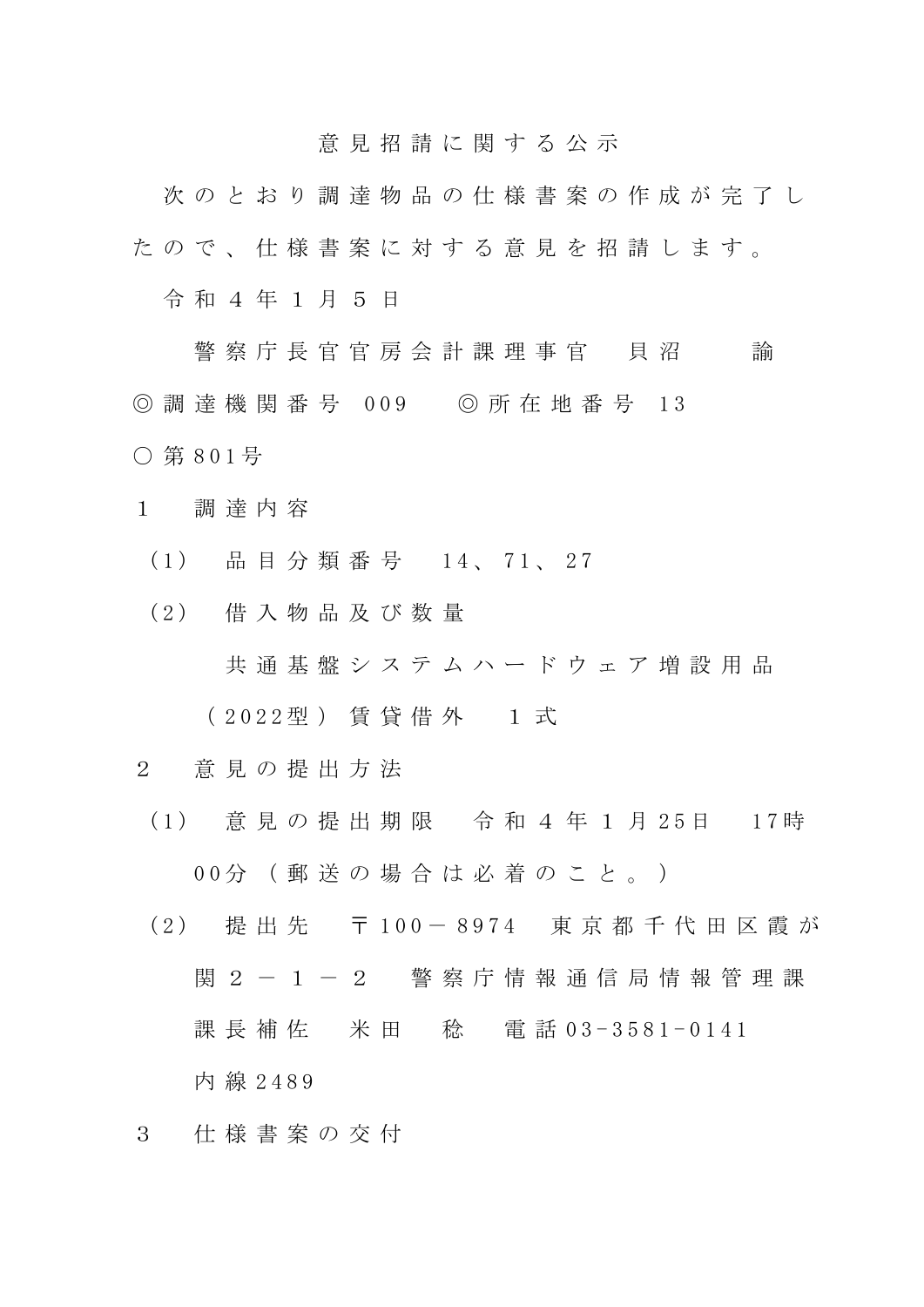- ( 1 ) 交 付 期 間 令 和 4 年 1 月 5 日 か ら 令 和 4 年 1 月 25日まで。
- (2) 交付場所 電子メールまたは、上記 2 (2) に お い て 交 付 す る 。 電 子 メ ー ル で の 交 付 を 希 望するものは、上記2(2)まで連絡すること。 4 S u m m a r y
- 
- (1) Classification of the services to be p r o c u r e d : 14, 71, 27
- (2) Nature and quantity of the services to be required: The Extension Device (Type 2022) for Integrated Information System for Japanese Police Organization and other, 1 set
- $(3)$  Time-limit for the submission of comments: 17:00 25 January, 2022
- $(4)$  Contact point for the notice:

YONEDA Minoru, Information Systems Division, Info-Communications Bureau, National Police Agency,  $2-1-2$  Kasumigaseki  $Ch$ i y o d a - k u  $To$  k y o  $100 - 8974$  JAPAN